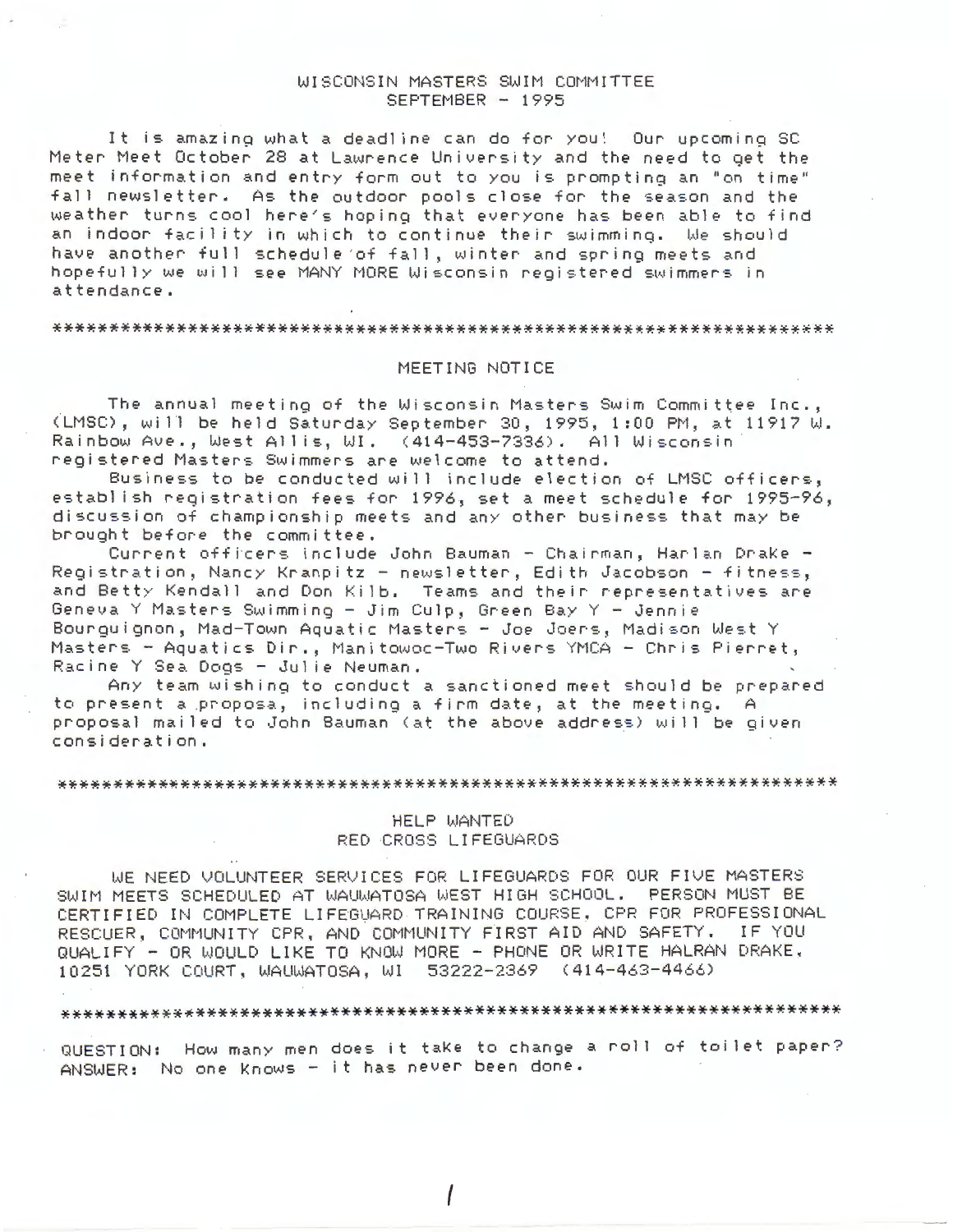12/25/94

# WISCONSIN MASTERS SHORT COURSE METERS RECORDS

|                     | 50 FREE   | 100 FREE                                                          | 200 FREE   | 400 FREE            | 800 FREE                 | <b>1500 FREE</b>              | 50 BACK | 100 BACK | 200 BACK            |
|---------------------|-----------|-------------------------------------------------------------------|------------|---------------------|--------------------------|-------------------------------|---------|----------|---------------------|
| WOMEN 19-24         | 33.54     | 1:10.08                                                           | 2:32.00    | 5:29.47             | 12:17.44                 |                               | 1:02.71 | 1:22.98  |                     |
| WOMEN 25-29         | :31.83    | 1:09.55                                                           | 2:25.78    | 5:12.24             |                          |                               | :36.38  |          | 2:49.18             |
| <b>WOMEN 30-34</b>  | : 31.75   | 1:11.03                                                           | 2:37.73    | 5:34.93             | 11:21.47                 |                               | :36.59  | 1:20.75  | 3:00.59             |
| WOMEN 35-39         | :31.86    | 1:13.24                                                           | 2:41.46    | 6:52.83             | 12:30.46                 | 23:25.03                      | : 36.30 | 1:19.82  |                     |
|                     |           |                                                                   |            |                     |                          |                               |         |          | 2:57.26             |
| WOMEN 40-44         | : 30.74   | 1:08.19                                                           | 2:41.35    | 5:57.54             | 11:57.65                 | 27:35.69                      | : 38.25 | 1:39.08  | 3:25.84             |
| WOMEN 45-49         | :35.16    | 1:22.06                                                           | 3:12.35    | 6:27.96             | 12:51.38                 |                               | :43.88  | 1:46.52  | 3:24.01             |
| WOMEN 50-54         | :34.84    |                                                                   |            | 7:49.92             | 15:56.40                 |                               | :41.68  |          | 3:35.22             |
| <b>WOMEN 55-59</b>  | : 37.93   | 1:35.37                                                           | 3:49.19    | 7:38.56             | 15:29.13                 |                               | :44.76  |          |                     |
| WOMEN 60-64         | : 42.83   | 1:37.77                                                           | 4:09.55    | 7:43.89             |                          |                               | :49.59  | 1:58.46  |                     |
| WOMEN 65-69 :41.89  |           | 1:47.72                                                           | 3:54.14    | 8:18.24             |                          |                               | :55.75  |          | 5:07.99             |
| WOMEN 70-74         | : 48.24   | 1:54.05                                                           |            | $4:05.73$ $8:38.88$ |                          | 17:39.94                      | :52.79  | 2:06.82  |                     |
| WOMEN 75-79 1:12.89 |           | 2:33.44                                                           | 5:15.13    | 11:21.07            |                          |                               |         |          | 7:04.81             |
| WOMEN 80-84         |           |                                                                   |            |                     |                          |                               |         |          |                     |
| WOMEN 85-89         |           |                                                                   |            |                     |                          |                               |         |          |                     |
| MEN 19-24           | : 31.47   | 1:05.86                                                           | 2:14.23    |                     |                          |                               | :41.63  | 1:10.06  | 2:37.09             |
| MEN 25-29           | : 29.21   | 1:03.49                                                           | 2:08.37    | 4:40.47             | 14:32.23                 |                               | : 31.35 | 1:14.33  |                     |
|                     |           |                                                                   |            |                     |                          | 21:31.62                      |         |          | 2:27.21             |
| MEN 30-34           | : 25.70   | 1:00.28                                                           | 2:19.13    | 4:56.41             | 11:23.17                 |                               | : 31.46 | 1:17.14  | 3:17.26             |
| MEN 35-39           | : 26.44   | :59.39                                                            | 2:18.78    | 5:21.43             | 12:52.07                 |                               | : 33.76 | 1:20.28  | 2:37.72             |
| MEN 40-44           | : 26.94   | :59.53                                                            | 2:18.70    | 5:16.58             | 12:48.91                 |                               | : 33.52 | 1:17.84  | 2:55.90             |
| MEN 45-49           | : 27.81   | 1:03.87                                                           | 2:25.38    |                     |                          |                               |         | 1:29.12  |                     |
| MEN 50-54           | : 29.21   | 1:07.68                                                           | 2:44.32    | 7:14.28             | 12:40.65                 | 23:45.20                      | :46.46  | 1:35.04  | 4:09.23             |
| MEN 55-59           | : 33.31   | 1:19.98                                                           | 3:01.60    | 6:33.43             | 14:27.83                 | 27:59.76                      | :42.04  | 1:34.23  | 3:29.11             |
| MEN 60-64           | :31.54    | 1:11.52                                                           | 2:52.46    | 5:51.19             | 13:02.51                 | 26:22.35                      | : 38.46 | 1:24.91  | 3:08.95             |
| MEN 65-69           | :35.65    | 1:20.96                                                           | 2:53.31    | 6:27.98             | 12:57.80                 |                               | :47.41  | 1:35.69  | 3:37.95             |
| MEN 70-74           | : 33.40   | 1:17.74                                                           | 3:08.50    | 6:40.21             |                          |                               |         |          |                     |
| MEN 75-79           | : 35.44   | 1:24.20                                                           | 3:06.21    | 6:26.37             |                          |                               |         |          |                     |
| MEN 80-84           | :48.52    | 1:32.48                                                           | 3:25.47    | 7:30.51             | 15:07.97                 |                               |         |          |                     |
| MEN 85-89           |           |                                                                   |            |                     |                          |                               |         |          |                     |
|                     | 50 BREAST | 100 BREAST                                                        | 200 BREAST | 50 FLY              | 100 FLY                  | 200 FLY                       | 100 IM  | 200 IM   | 400 IM              |
|                     |           |                                                                   |            |                     |                          |                               |         |          |                     |
| WOMEN 19-24 :44.44  |           |                                                                   |            | :54.91              | 1:24.99                  |                               | 1:29.21 |          |                     |
| WOMEN 25-29         | :49.25    | 1:38.09                                                           | 4:49.33    | :32.89              | <b>Contract Contract</b> | 3:47.76                       | 1:23.78 | 2:51.04  | 8:14.04             |
| WOMEN 30-34         | :43.11    | 1:25.29                                                           |            | :31.99              | 1:18.36                  |                               | 1:17.39 | 2:53.46  |                     |
| <b>WOMEN 35-39</b>  | :42.61    | 1:28.94                                                           | 3, 30, 25  | : 34.06             | 1:29.43                  | 3:30.67                       | 1:17.51 | 2:50.38  |                     |
|                     |           | WOMEN 40-44 :43.93 1:36.53 3:31.14 :33.93 1:24.45 3:19.16 1:20.75 |            |                     |                          |                               |         |          | $3:23.45$ $6:42.60$ |
|                     |           |                                                                   | 3:37.00    | :40.07              | 1:44.95                  | 3:27.32                       | 1:33.07 | 3:39.88  | 6:44.06             |
| WOMEN 45-49         | : 43.99   | 1:36.41                                                           |            |                     |                          | $1:46.60$ $4:20.53$ $1:30.66$ |         | 3:22.80  | 8:20.95             |
| WOMEN 50-54         |           | 1:54.22                                                           |            | : 39.01             |                          |                               |         |          |                     |
| WOMEN 55-59 :46.77  |           | 1:43.50                                                           | 3:50.41    | :41.01              | 1:42.02                  | 3:51.61                       | 1:37.27 | 3:28.47  | 8:25.30             |
| WOMEN 60-64 :53.88  |           | 2:04.52                                                           |            |                     |                          |                               | 2:04.71 | 5:05.05  |                     |
| WOMEN 65-69 :54.52  |           | <b>Contract</b>                                                   |            | :57.23              |                          |                               | 1:54.69 |          | 11:13.30            |
| WOMEN 70-74 1:08.07 |           |                                                                   |            | 1:07.39             |                          |                               | 2:19.48 |          |                     |
| WOMEN 75-79 1:19.11 |           | 2:51.18                                                           | 6:29.14    |                     |                          |                               | 3:45.12 |          |                     |
| WOMEN 80-84         |           |                                                                   |            |                     |                          |                               |         |          |                     |
| WOMEN 85-89         |           |                                                                   |            |                     |                          |                               |         |          |                     |
| MEN 19-24           | :40.53    | 1:32.59                                                           |            |                     | $: 28.88$ 1:08.85        |                               | 1:16.26 | 2:46.62  | 5:55.34             |
| MEN 25-29           | :40.96    | 1:28.17                                                           | 2:44.85    | : 28.58             | 1:06.26                  | 2:29.55                       | 1:12.56 | 3:42.43  | 4:58.30             |
| MEN 30-34           | : 35.39   | 1:24.61                                                           |            | : 28.32             | 1:06.43                  |                               | 1:08.44 | 2:51.30  | 6:50.87             |
| MEN 35-39           | : 35.39   | 1:18.76                                                           | 3:30.42    | : 28.99             | 1:09.60                  |                               | 1:07.74 | 2:37.93  | 5:44.58             |
| MEN 40-44           | : 35.53   | 1:20.71                                                           | 3:11.78    | : 29.48             | 1:06.42                  | 2:38.25                       | 1:12.83 |          | 5:58.28             |
| MEN 45-49           | 1:09.91   | 1:33.32                                                           | 3:27.54    | :30.33              | 1:07.68                  | 2:38.93                       | 1:23.46 | 3:04.62  | 6:09.16             |
| MEN 50-54           | : 38.41   | 1:24.15                                                           | 3:11.41    | :32.57              | 1:14.53                  | 3:00.74                       | 1:22.15 | 3:03.52  | 6:19.66             |
| MEN 55-59           | : 43.27   | 1:33.44                                                           | 3:27.17    | :40.10              | 1:33.28                  | 3:34.37                       | 1:31.78 | 3:21.27  | 7:10.80             |
| MEN 60-64           | :45.71    | 2:03.16                                                           | 3:37.61    | :32.99              | 1:27.04                  | 3:28.77                       | 1:23.19 | 3:43.15  | 7:32.61             |
| MEN 65-69           | :50.88    | 2:04.93                                                           |            |                     | 1:57.72                  |                               | 1:34.01 | 3:33.97  |                     |
|                     |           |                                                                   |            | :48.14              |                          |                               |         |          |                     |
| MEN 70-74           | :55.28    | 2:09.06                                                           |            |                     |                          |                               |         |          |                     |
| MEN 75-79           |           |                                                                   |            |                     |                          |                               |         |          |                     |
| MEN 80-84           |           |                                                                   |            |                     |                          |                               |         |          |                     |
| MEN 85-89           |           |                                                                   |            |                     |                          |                               |         |          |                     |

 $\bar{z}$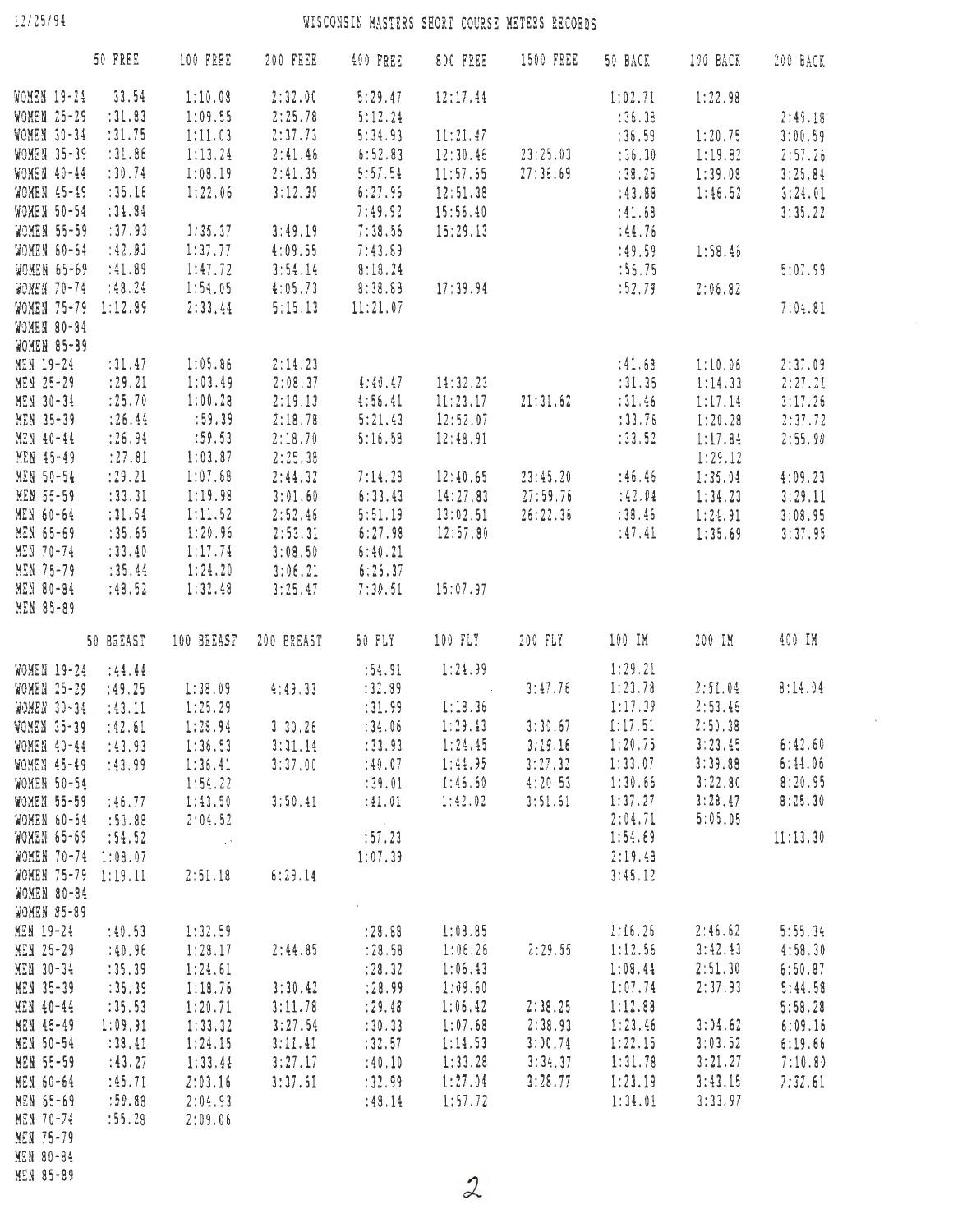#### 

Many of our "Senior" masters have the time and opportunity to participate in the various senior championship meets both nationally and internationally. In May, 1995, several WM swimmers participated in the U.S. National Senior Sports Classic. This classic included not only swimming, but events such as tennis, softball, volleyball, track and field, bowling, archery, badminton, 3 on 3 basketball, and, yes, even shuffleboard! Gordon Schalla proved his versatility by not only competing in the swimming events (in which he placed 10th-15th out of about 45 men) but also by taking a 6th place in the archery competition in the 65-69 age group. Competing in the local qualifying round for the championship meet were Ingrid Stine, Betty Kendall, Elizabeth John, Pat Peregrine, Mary Siebold, Doris Klitzke, Wes Mayer, Hank Kleppek, Morgan Byers, Harlan Drake, Don Kilb, William Payne, Lynn Surles, Tom Michelson, Alex MacGillis, Frank Feld, Gordon Schalla, Mel Martin, John Bauman, Perry Rockwell, William Payne, William Kinan and Ramon Klitzke. Nationally, Donis Klitzke took 1st in 50 free, 2nds in the 100 fly, 100 back, 50 fly and 50 back, and 3rd in the 200 IM, Pat Peregrine (65-69) 3rd 50 and 100 breastroke, Morgan: Byers (65-69) 2nd 200 free, 2nd 400 free, 6th 200 back and 5th 200 IM, Alex MacGillis (65-69) 6th 50 breastroke, Perry Rockwell (65-69) ist 200 IM and 50 fly, 2nd 100 fly, 3rd 50 free, and 4th 100 free, William Payne (65-69) 3rd 100 free and 4th 400 free and 50 free. Congratulations to one and all on your fine showings both locally and nationally.

#### 

In response to my plea for newsworthy items for this newsletter Lisa Draveling sent me the official Badger State Games Swimming Results. Many Wisconsin Masters registered swimmers took part and their results follow. I used the official membership list to cross check for registered swimmers and hopefully didn't miss anyone.

CONGRATULATIONS TO ALL THESE WISCONSIM MASTERS SWIMMERS FOR THEIR FINE SHOWING AT THE BADGER STATE GAMES!

| Sandra Gooch-50-59<br>$1st$ 50 free<br>2nd 100 back<br>1st 100 free          | Peter Lee $-50-59$<br>$1st100$ free<br>2nd 200 IM<br>$1st$ 800 free     | Phil Hellmuth-50-5<br>$1st$ $100$ $back$<br>3rd 800 free          |
|------------------------------------------------------------------------------|-------------------------------------------------------------------------|-------------------------------------------------------------------|
| Alan Mood-50-59<br>1st 100 breast<br>3rd 50 free                             | Tim Trowbridge-50-59<br>$3rd200$ IM                                     | Robert Cyr-50-59<br>2nd 800 free                                  |
| Morgan Byers-60-69<br>$1st$ 200 free<br>$1st$ $100$ $back$<br>$1st$ 800 free | Harlan Drake-60-69<br>2nd 200 free<br>$1st$ $100$ free<br>$2nd800$ free | Lynn Surles-60-69<br>3rd 200 free<br>$1st50$ free<br>2nd 100 free |
| John Bauman-60-69<br>2nd 100 breast<br>2nd 200 IM<br>3rd 800 free            | Gordon Schalla-60-69<br>3rd 100 breast<br>2nd 50 free<br>2nd 100 back   | Bob Kueny-60-69<br>1st 100 breast<br>$i \leq t$ 200 IM            |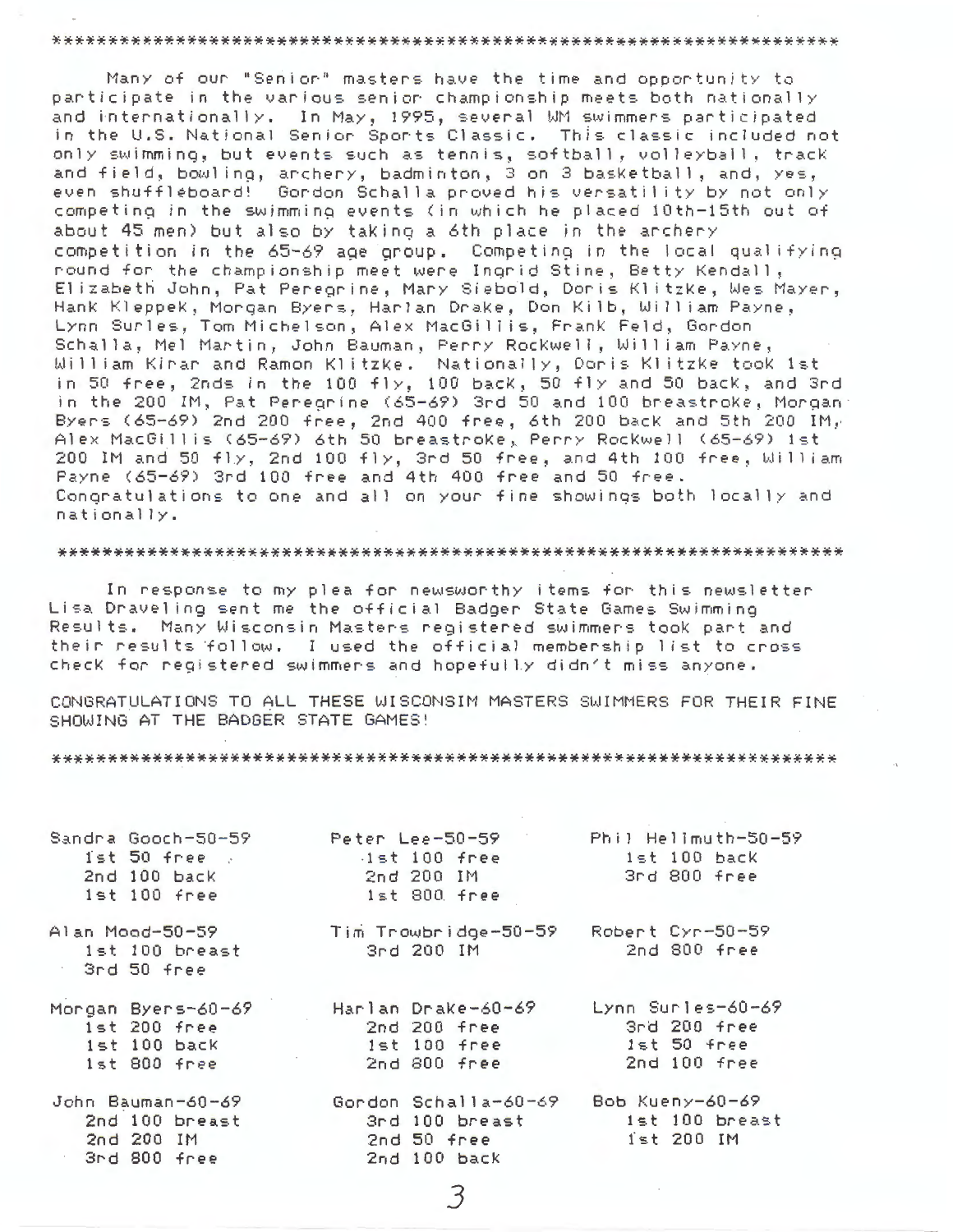Nina Heidemann-19-24 Kenneth Mobile-25-29 Daniel Shea-25-29 1st 100 breast 2nd 100 back 2nd  $50$   $f1y$ 3rd 200 IM 3rd 100free 1st 100 free Christina McColly-25-29 Tony Jansen-25-29 Christine Herr-25-29 2nd 200 free 1st 100 breast  $1st$  50  $f1y$ 1st 50 free  $2nd 50$  free 1st 100 free  $2nd$  50  $f1y$ 3rd 200 IM 1st 200 IM Viki Vanburen-25-29 Particia Miller-25-29 Randy Laughlin-30-34 2nd 50 free  $3rd\ 50\ f1y$ 3rd 200 free  $1st 800$  free 3rd 800 free  $\mu$  -  $\sim$   $\mu$  . Scott Johnson-30-34 Angie Lucas-30-34 Grea Divis 2nd 200 free 3rd 200 free 1st 100 breast  $2nd 100$  back 2nd 100 breast 3rd 100 free  $2nd 800$  free 3rd 200 IM Tony Areneson-35-39 Kevin Welton-35-39 Laurie Alioto-35-39 1st 200 free ist 100 back  $1st200$  free 1st 50 fly<br>2nd 200 IM  $2nd$  50  $f1y$ 1st 100 back  $1st100$  free 1st 200 IM David Holland-35-39 David Bart-35-39 Keith Krueger-35-39 1st 100 breast 2nd 100 breast 2nd 200 free  $1st 800$  free  $3rd 50 fly$ 2nd 50 free  $1st$  200 IM 3rd 100 free Larry Eschenburg-40-49 Rob Meyer-35-39<br>2nd 50 free 1st 200 free Patty Baus-35-39 1st 100 breast<br>2nd 50 free 1st 100 back Jim Rooney-40-49 1st 800 free 2nd  $50$   $f1y$ 3rd 800 free Peter Toumanoff-40-49 Charles Lonsdorf-40-49 Nedra Moore-40-49 2nd 200 free 3rd 100 breast 1st 100 breast  $1st$  50 free  $1st$   $100$  free  $2nd$  50  $f1y$ 1st 200 IM  $1st$  50  $f1y$ 2nd 200 IM Janet Schults-40-49 Nancy Fisher-40-49 Cindy Maltry-40-49 3rd 100 breast lst 50 free<br>ist 100 back<br>ist 100 free 1st 50 free 2nd 100 back 3rd 100 back  $1st$  50  $f1y$ 3rd 200 IM 1st 200 IM Cathy Lied-40-49 Brian Morgan-40-49 Nancy Norcross-40-49 ny Lied-40-47<br>2nd 100 breast  $3rd$  50  $f1y$ <br> $2rd$  50  $f1y$ 3rd 50 free  $3rd$   $50$   $f1y$ 3 $rd$  50  $f1y$ 3rd 100 free Susanna Tounamoff-40-49 Steve Justinger-40-49 Jeff Moore-40-49 3rd 200 free ist 200 free 3rd 100 back  $1st$  800 free 2nd 800 free  $2nd50fly$ Elizabeth Graham-40-49 Richard Hubbard-40-49 Craig Monroe-40-49  $2nd200$  free ist 100 breast 2nd 100 back Art Luetke-40-49 John Gooch-50-59 John Bailiff-50-59  $2nd$   $100$  free 2nd 200 free 2nd 100 breast Ingrid Stine-50-59 Alan Becker-50-59 Dick Pitman-50-59  $1st$  200 free  $1st200$  free 1st 50 free  $1st$  50  $f$   $\gamma$  $1st$  200 IM<br> $1st$  800 free 2nd 50 fly  $15r$  200 IM 2nd 100 free 4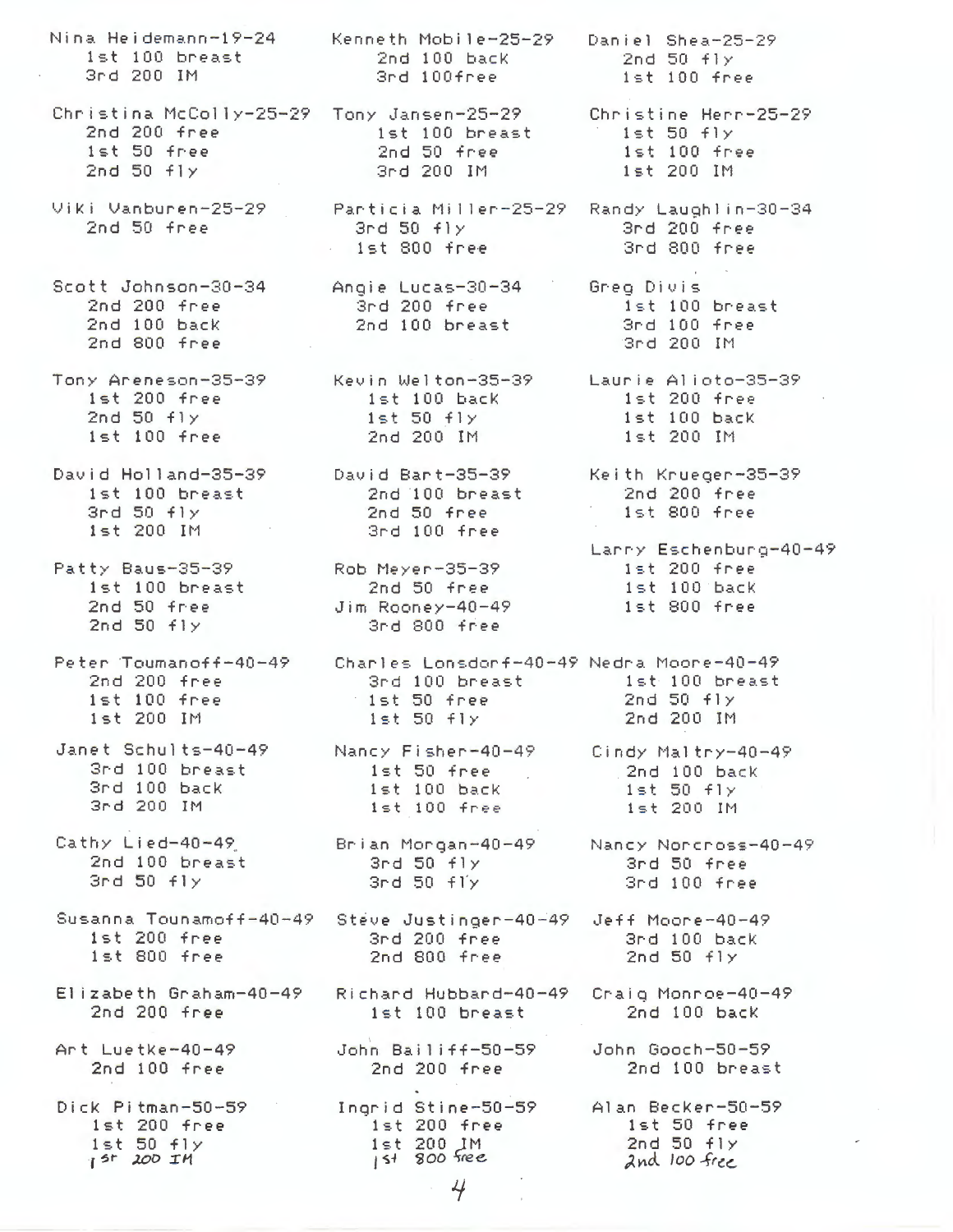### WISCONSIN MASTERS AQUATIC CLUB SHORT COURSE METRIC SWIM MEET LAWRENCE UNIVERSITY OCIDBER 28, 1995

 $\mathbf{r}$ 

- SPONSOR: WISCONSIN MASTERS AQUATIC CLUB
- SANCTION: USMS, INC. and LMSC for Wisconsin Sanction No. 205-08
- LOCATION: Lawrence University, Buchanan-Kiewit Aquatic Center, near comer of East College Ave. and Lawe St., Appleton, WI
- FACILITIES: 25 meter. 8 lane pool. non-turbulent lane lines. movable bulkhead, starting blocks and backstroke flags.
- TIME: Warm-up:  $12:00$  p.m. to  $12:25$  p.m. Meets starts at  $12:30$  p.m. and will end by6:00p.m.
- RULES: Official masters rules will apply. All events are timed finals. Heats are pre-seeded slowest to fastest. Swimmers not submitting seed times will swim in slowest heats.
- AGE GROUPS: 5-year age groups. Cumulative age for relay teams. Age groups and sexes are combined to expedite meet.
- TIMING: Automatic timing system backed up with watches.
- WARM-UP PROCEDURE Lane 1 will be a start and sprint lane with swimming in one direction only and exiting from the side or end. Lanes 2-8 will be for circle swimming only. NO DIVING in lanes 2-8. It is prohibited for any swimmer to dive or jump into a warm-up pool in any location other than the designated sprint lanes. At the discretion of the meet director. an offender may be disallowed from competition for the remainder of the day and be disqualified from events he or she may have already swum that dav.
- ELIGIBILITY: Open to all Masters Swimmers 19 years old or older. Each entrant must be a registered Masters Swimmer and have a current card available at the .· meet.
- ENTRY FEES: \$2.50/individual event. \$3 for relays. Bargain rate: \$10. to register for Minnesota Postal Pentathlon. Fee for deck entries is \$4/event. Make checks payable to WISCONSIN MASTERS AQUATIC CLUB.
- ENTRY LIMIT: Five individual events plus relays.

ENTRY DEADLINE: Entries must be received by meet director no later than October 21, 1995.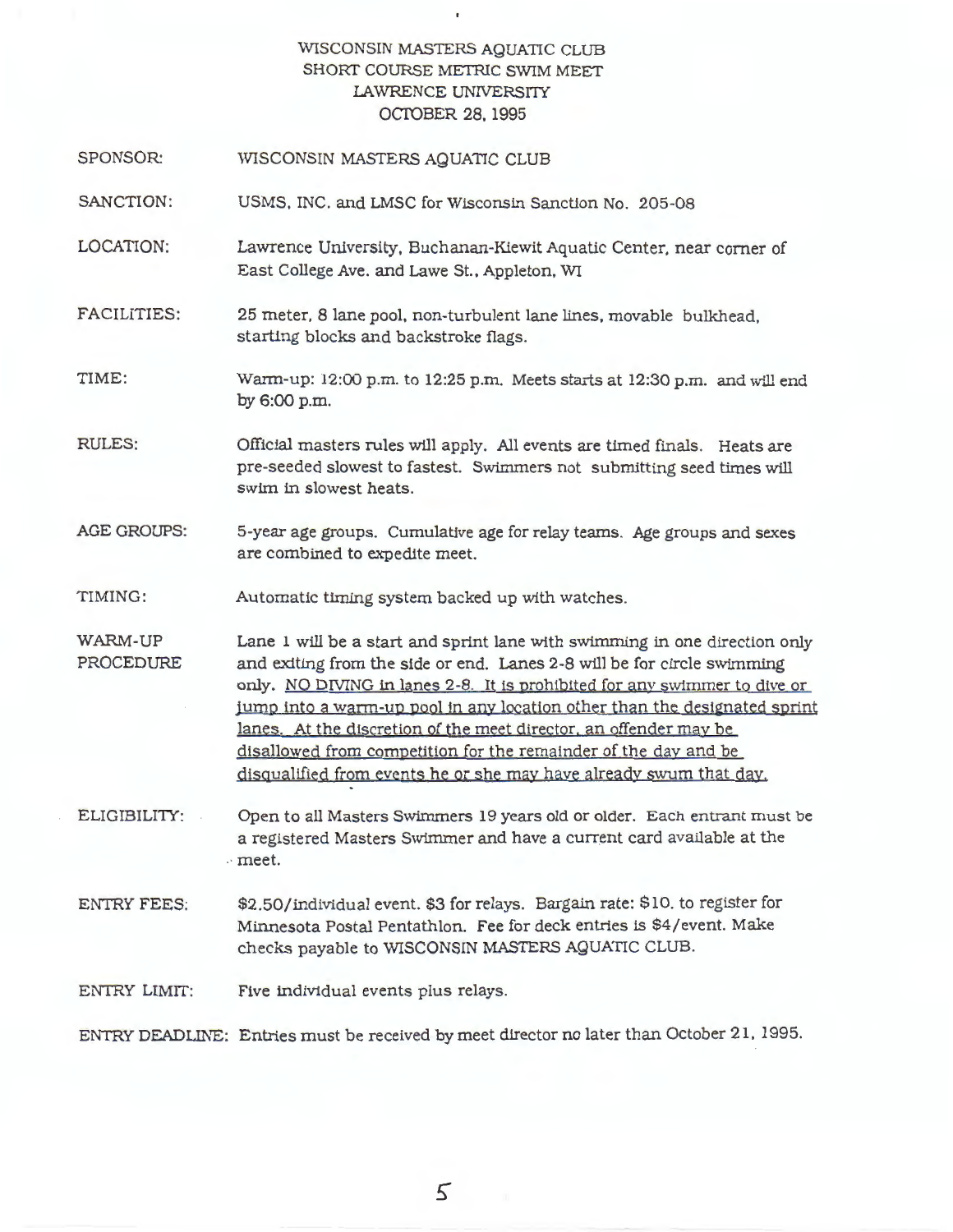ENTRY FORM: The official entry form must be used. One person per form. Waiver must be signed.

AWARDS: Ribbons for 1st. 2nd and 3rd places.

MEET DIRECTOR: Robert Swain, 2100 N. Eugene St., Appleton, WI, 54914. (414) 731-1913.

#### ORDER OF EVENTS:

- 1. 50 m butterfly
- 2. 400 m IM
- 3. 100 m freestyle
- 4. 200 m backstroke
- 5. 100 m breaststroke
- 6. 200 m freestyle
- 7. 50 m backstroke
- 8. 200 m fly
- 9. 200 m mixed medley relay
- 10. 50 m breaststroke
- 11. 200m IM
- 12. 50 m freestyle
- 13. 100 m backstroke
- 14. 200 m breaststroke
- 15. 100 m butterfly
- 16. 100m IM
- 17. 200 m mixed free relay
- 18. 400 m freestyle
- 19. 1500 m freestyle **(Limited** to first 16 entries. Splits for 400 and 800 can be submitted for Top Ten & first 200 split can be used for Ironman Pentathlon entry.)

Each year the Minnesota Masters sponsors a postal pentathlon swim meet. Once again this year we will incorporate all three pentathlon races in our October 28, 1995 short course metric meet. Official entry forms for this postal meet will be available at our meet and the meet director will serve as the official certification person. In past years Wisconsin Masters have placed in this meet and have won events and set new records. Let's try and do it again this year.

To participate in the Minnesota Masters Postal Pentathlon Meet. you will have an option for participating in our meet. Each participant swims a pentathlon of five events: Butterfly, backstroke, breaststroke, freestyle and individual medley. You may enter one of three pentathlons: The Sprint, Middle Distance or Ironman, for the bargain fee of \$10. The races will be in the order detailed above.

POST-MEET: Plan on burgers. pizza. Tex-Mex: and refreshments or what have you at Good Company on the west end of College Avenue at the railroad crossing (northeast comer) when the meet is over. It's on the way out of town and the food is good.

DIRECTIONS TO POOL: The pool at Lawrence University is on the main campus on East College Avenue which is Hwy 125 through the city. If coming from the north or south on Hwy 41. take the Hwy 125 off-ramp (West College Avenue) and go east all the way through the downtown business district to the campus on East College Avenue. When you arrive at the Chapel. Main Hall is across the street. Both are easy to spot! The pool is just beyond. to the left. and behind Main Hall . Parking in and around campus is terrible and the campus will be crowded with parents this weekend. If you're on College Avenue, go past the Chapel to the next stop/go light and turn left. Go one block, turn left again, go another block to Union Street and turn left again. There's a visitor's parking lot next to the Chapel and a fair amount of on-street parking in this general area. The rec center and pool are straight south of Union Street on the south side of College Ave.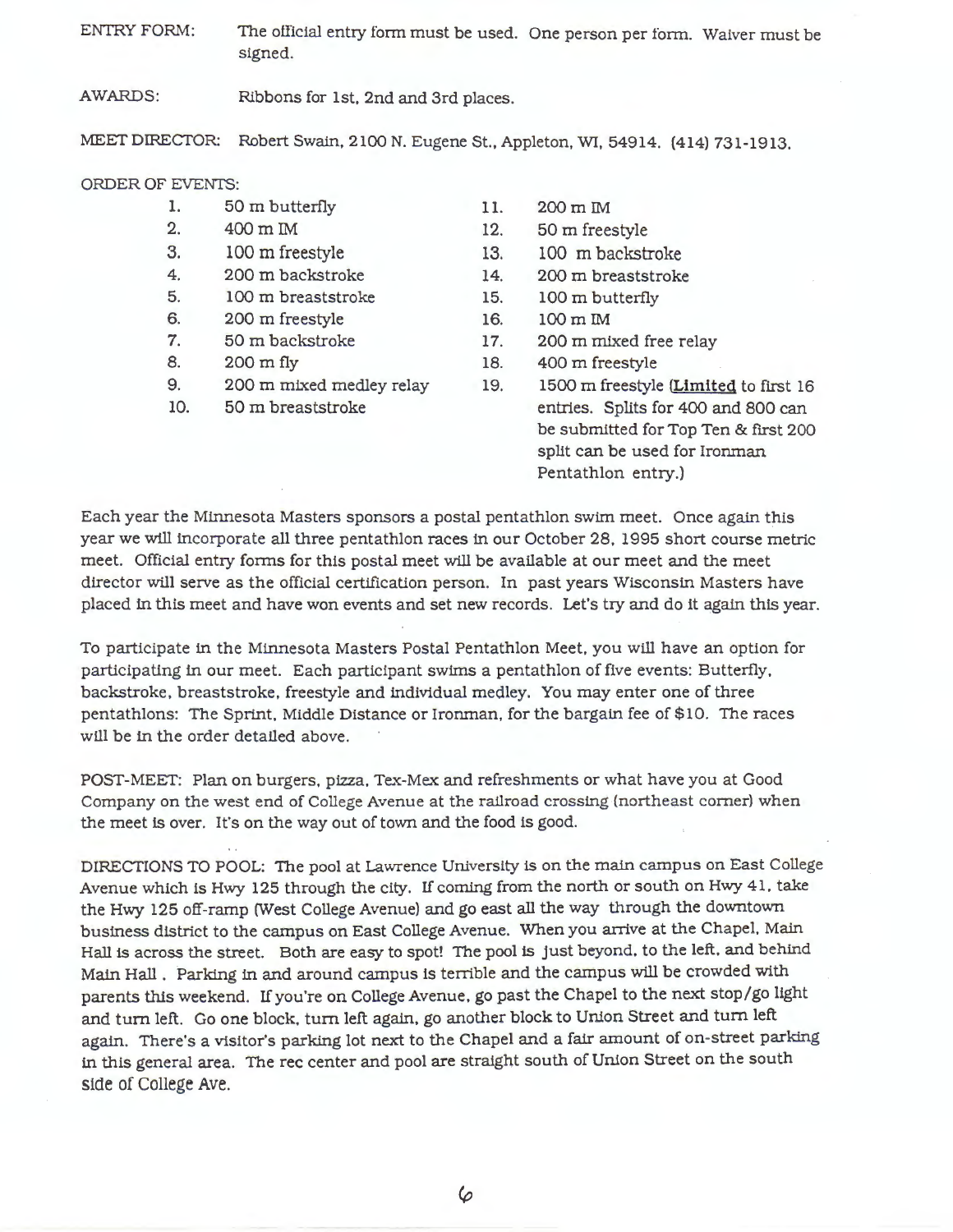#### ENTRY FORM SHORT COURSE METER MEET LAWRENCE UNIVERSITY OCTOBER 28, 1995

| PHONE USMS NO. USMS TEAM                                                                                                                                                                 |  |
|------------------------------------------------------------------------------------------------------------------------------------------------------------------------------------------|--|
|                                                                                                                                                                                          |  |
| Event #<br>Event #<br>Event #<br>Event #<br>Event #<br>Seed Time<br>Event #<br>Seed Time<br>Event #<br>Seed Time<br>Event #<br>Seed Time<br>Event #<br>Seed Time<br>Event #<br>Seed Time |  |
|                                                                                                                                                                                          |  |
|                                                                                                                                                                                          |  |
|                                                                                                                                                                                          |  |
| PENTATHLON ENTRY FORM                                                                                                                                                                    |  |
| <b>OCTOBER 28, 1995</b>                                                                                                                                                                  |  |
|                                                                                                                                                                                          |  |
|                                                                                                                                                                                          |  |
| ADDRESS                                                                                                                                                                                  |  |
| CITY STATE ZIP                                                                                                                                                                           |  |
| PHONE USMS NO. USMS TEAM                                                                                                                                                                 |  |
|                                                                                                                                                                                          |  |
| SPRINT PENTATHLON: 50 meters each stroke and 100 IM                                                                                                                                      |  |
| Event #1: 50 fly_______; Event #7: 50 back______; Event # 10: 50 Breast______;                                                                                                           |  |
| Event #12: 50 free ______; Event #16: 100 IM                                                                                                                                             |  |
| MIDDLE DISTANCE PENTATHLON: 100 meters each stroke and the 200 IM                                                                                                                        |  |
| Event #3: 100 Free ______; Event #5: 100 breast _____; Event #11: 200 IM _____;                                                                                                          |  |
| Event #13: 100 back_______; Event #15: 100 fly_________                                                                                                                                  |  |
| IRONMAN PENTATHLON: 200 meters each stroke and the 400 IM                                                                                                                                |  |
|                                                                                                                                                                                          |  |
| Event #2: 400 IM_______; Event #4: 200 back_____; Event #6: 200 free_____;                                                                                                               |  |
| Event #8: 200 fly : Event #14: 200 breast                                                                                                                                                |  |

## WAIVER

I, the undersigned participant, intending to be legally bound, hereby certify that I am physically fit and have not been otherwise informed by a physician. I acknowledge that I am aware of all the risks inherent in Masters Swimming (training and competition) including possible permanent disability or death, and agree to assume all of those risks. AS A CONDITION OF MY PARTICIPATION IN THE MASTERS SWIMMING **PROGRAM OR ANY ACTIVITIES INCIDENT THERETO,** I **HEREBY WAIVE ANY AND ALL RIGHTS TO CLAIMS FOR DAMAGES, INCLUDING ALL CLAIMS FOR LOSS OR DAMAGES CAUSED BY NEGLIGENCE, ACTIVE OR PASSIVE, OF THE FOLLOWING: UNITED STATES MASTERS SWIMMING, INC, THE LOCAL MASTERS SWIMMING**  COMMITTEES, THE CLUBS, HOST FACILITIES, MEET SPONSORS, MEET COMM-**ITTEES, OR ANY INDIVIDUALS OFFICIATING AT THE MEETS OR SUPERVISING SUCH ACTIVITIES.** In addition, I agree to abide by and be governed by the rules of USMS. Signed. \_\_\_\_\_\_\_\_\_\_\_\_\_\_\_\_\_\_\_ Date, \_\_\_\_\_\_\_\_\_\_ \_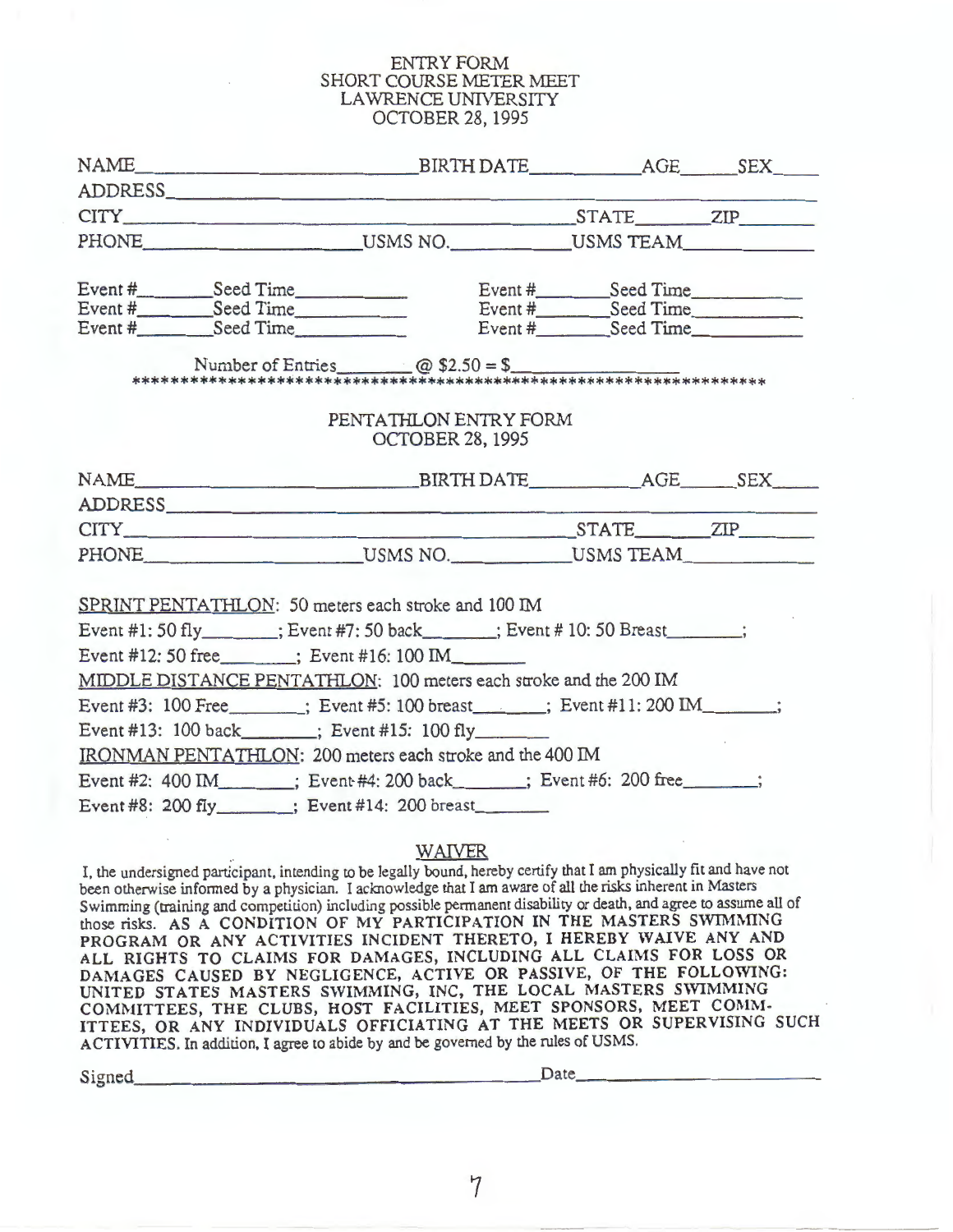来不十十十五五十年来被被被被被杀杀杀杀,不再不死去杀死,不不不不死死死被被被被杀死死的被杀死死的被害害害害被害死死的被害害的被害

.<br>**The following article appear**ed in the Waukesha Freeman Newspacer shortly after Doris' successful this to the senior Olympics!

# **Local swimmer shines in national seniors· competition**

# **Perseverance pays off for** Klitzke

# By Tony Mooren

if whenever a tough situation month's meet<br>nresents itself to Waukesha's what to expect. presents itself to Waukesha's Doris Klitzke, she battles back "They only give medals for with an overwhelming feroc- the first three places and ribwith an overwhelming feroc-<br>the first three places and rib-<br>bons for fourth, fifth and sixth

eral occasions - in the 1995 thinking maybe I'd be 8th, 9th U.S. National Senior Sports or 10th - where I've been U.S. National Senior Sports or  $10th -$  where I've been Classic Senior Olympics in listed because I've been going Classic Senior Olympics in listed because In San Antonio, Texas, last downhill." San Antonio, Texas, last

The sixth came after she three years.<br>was accepting her fifth medal She placed fifth in the 200 Doris Klitzke returned from a national seniors swim meet in The on the medals stand and said butterfly in the World Games with a handful of medals, including a gold medal.<br>to herself: "I've been a brides- in 1992. to herself: **"I've** been a brides- in 1992. maid long enough! I'm going to win the next event."

She did  $-$  the 50 freestyle with a 37.00 clocking.

Not bad for someone who wasn't even sure she should be attending the meet.

The doubt started 11 years ago when Klitzke and her husband Ray were rear-ended 'in an automobile accident. That occurred shortly after Klitzke had begun to swim in the masters division.

"I had headaches for five years, I couldn't bring my arms up - I couldn't do much of anything except tread water," she said. "No one could seem to figure out the problem."

Finally, nerve stimulation helped.

WAUKESHA - It seems as Klitzke went into last<br>whenever a tough situation month's meet not knowing

bons for fourth, fifth and sixth It happened again  $-$  on sev- places," she said. "I went in ral occasions  $-$  in the 1995 thinking maybe I'd be 8th, 9th

month. Downhill seems like a harsh<br>Klitzke, who thought she word. She was a two-time Klitzke, who thought she word. She was a two-time would be lucky to win one YMCA national champion in would be lucky to win one YMCA national champion in medal (place in the top three), 1990 - in the 50-yard freemedal (place in the top three), 1990 - in the 50-yard free-<br>won six swimming medals in style and 50-yard butterfly<br>the 55-59 year-old division. with records that stood for with records that stood for

And Klitzke generally blows away her competition in state meets.

But that's a whole lot different from national competition.

"A lot of the people do cross-training, like weight lifting, but I don't have enough strength to do more than three pounds," she said.

But once she's in the water, she manages to often overcome any ailments.



was accepting her fifth medal <sub>was</sub> She placed fifth in the 200- Doris Klitzke returned from a national seniors swim meet in Texas on the medals stand and said butterfly in the World Games with a handful of medals, includi

that she could adequately compete.

She was obviously wrong.

The meet is held every two years and in 1997 she will be one of the youngest competitors in her next age group - 60-65.

Klitzke's other medals in the Seniors Sports Classic were: seconds in the 50 and 100 butterfly and 50 and 100 backstroke and third in the 200 individual medley.

Klitzke started swimming when she was 3 years old and continued until she was 19, at which time she gave up the sport until 30 years later.

" Ray kept saying l needed exercise," recalled Klitzke. " So I started swimming at Ho- reb Pool."

She had qualified for the Seniors Sports Classic national meet before but never went because she didn't feel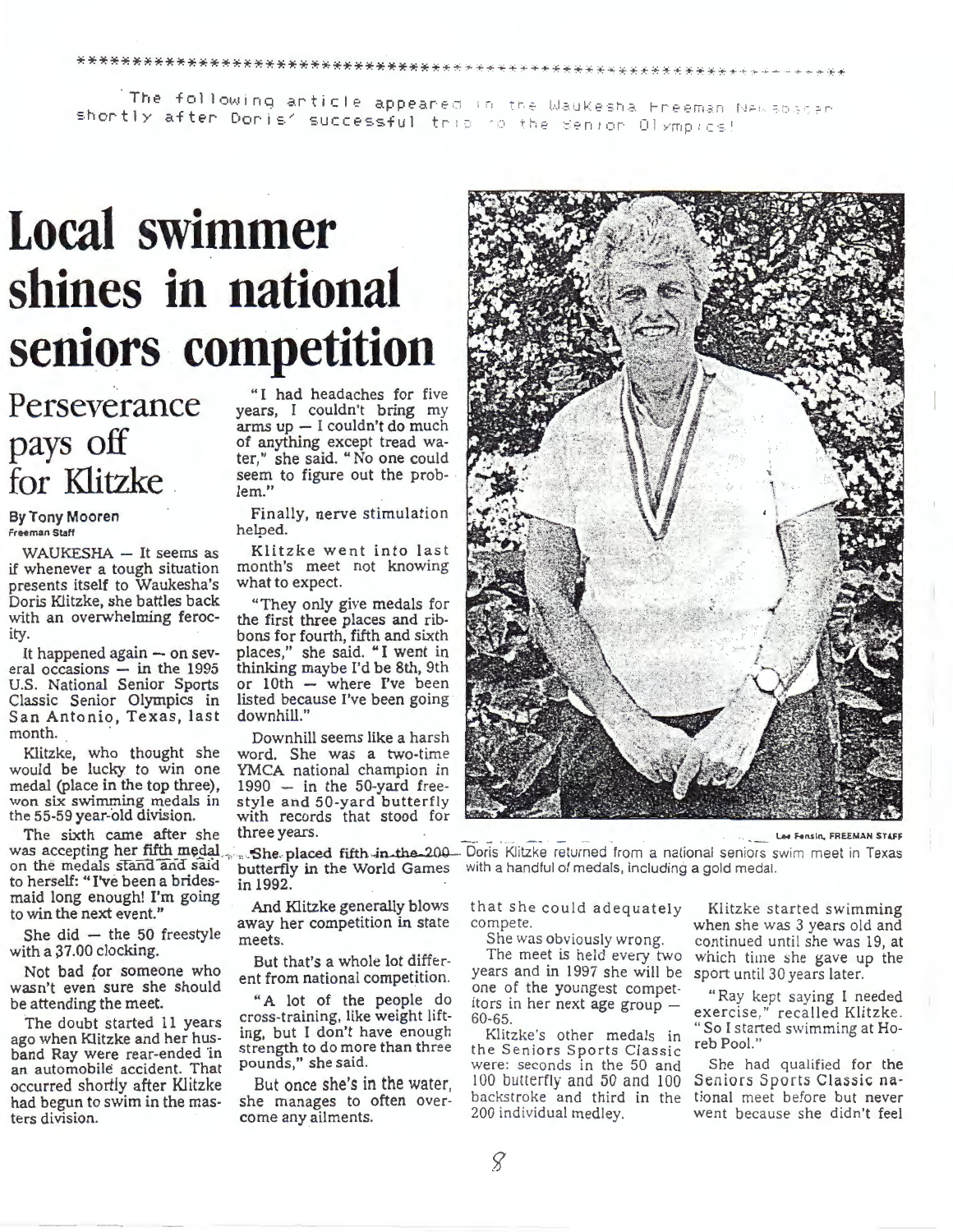# \* **1995 POSTAL PENTATHLON SWIM MEET** \*

**Approval:** By Minnesota LMSC for USMS Inc. # 305-13.

 $\subset$ 

**...J**   $\geq$ 

**0 LO**  **Eligibility:** Open to all registered masters swimmers for the 1995 or 1996 season.

**Conduct of Meet:** Participant swims the 5 events, preferably in a 25 yard pool, Butterfly, Backstroke, Breaststroke, Crawlstroke, and Individual Medley. All results will be based on a 25 yard course, swims performed in meter pools must indicate that their entries are from a meter pool so their times are converted to a yard equivalent. The meet results will compare each event of the pentathlon amongst the participants. It is recommended that the pentathlon legs be swum in the order Butterfly, Backstroke, Breaststroke, Crawistroke, and then Individual Medley. The events must be swum during the same day and it is recommended that all 5 events be swum in a 2 to 3 hour period. Participants may swim the Sprint, Middle Distance, Ironman, or any combination of courses. If you desire to swim more than one course you should swim each course on a separate day. All times must be recorded to the 1/100th of<br>**a second. Times not reporting tenths or hundredths will have 9's inserted for the missing dig** from September 15, 1995 to December 15, 1995 and the entries must be postmarked by December 24, 1995, include a copy of your USMS registration card or foreign equivalent. Incomplete entries wlll be returned and **assessed a** \$2.00 (US funds) **r**  administration fee. All fees are non-refundable.

Age Groups:  $19-24$ ,  $25-29$ ,  $\dots$ ,  $90-94$ ,  $95+$ . Age will be determined by the swimmers age on December 15, 1995.

Awards: Winners of each age group will receive a special award. All participants may purchase a participation T-shirt for \$12.00 (US funds), XXL shirts add \$3.00(US).

 $\frac{1}{2}$ cks payable in US funds to: Postal Pentathlon Swim Meet. All fees are non-refundable

**AO :>entathlon Swim Meet**  ne<br>**434 USA 434 USA** THE CONSUMER THE CONSUMER THE CONSUMER THE CONSUMER THE CONSUMER THE CONSUMER THE CONSUMER THE CONSUMER THE CONSUMER THE CONSUMER THE CONSUMER THE CONSUMER THAT CONSUMER THE CONSUMER THAT CONSUMER THE CONSUMER TH

**GUESTIONS: vvayoe MUINENT PROTE-Day. (612) 635-5167 Evenings: (612) 783-1282** 

**Z <del>b</del>**<br> $\leq$  **b** PLEASE INDICATE SHIRT SIZE WHETHER YOU ORDER A PARTICIPATION SHIRT OR NOT.  $\qquad \qquad \blacksquare$ 

|                |                                                                                                                                                                                                                                |                                                         |                                                                                                                                                      |  | PLEASE INDICATE SHIRT SIZE WHETHER YOU ORDER A PARTICIPATION SHIRT OR NOT.                                                     |                       |   |  |
|----------------|--------------------------------------------------------------------------------------------------------------------------------------------------------------------------------------------------------------------------------|---------------------------------------------------------|------------------------------------------------------------------------------------------------------------------------------------------------------|--|--------------------------------------------------------------------------------------------------------------------------------|-----------------------|---|--|
| $\mathfrak{a}$ |                                                                                                                                                                                                                                | Address: Swim Club: Swim Club:                          |                                                                                                                                                      |  |                                                                                                                                |                       |   |  |
|                |                                                                                                                                                                                                                                |                                                         |                                                                                                                                                      |  |                                                                                                                                |                       |   |  |
|                |                                                                                                                                                                                                                                |                                                         |                                                                                                                                                      |  | City: State: Zip/Postal Code: Country: Country:                                                                                |                       |   |  |
|                |                                                                                                                                                                                                                                |                                                         |                                                                                                                                                      |  | Sex: M F Phone Days: Evenings: Evenings:                                                                                       |                       |   |  |
|                |                                                                                                                                                                                                                                |                                                         |                                                                                                                                                      |  | [14] Shirt Size: S M L XL XXL Shirt Type: Sprint Middle Distance Ironman Birth Date: 14                                        |                       |   |  |
|                |                                                                                                                                                                                                                                | Final Fee: \$ Participation Shirt: \$ Total Fees: \$    |                                                                                                                                                      |  |                                                                                                                                | <b>MON /DAY /YEAR</b> |   |  |
|                |                                                                                                                                                                                                                                |                                                         |                                                                                                                                                      |  |                                                                                                                                |                       |   |  |
|                |                                                                                                                                                                                                                                |                                                         | Enter your times for each individual event. Circle pool type: Yards / Meters.<br>Sprint course 50 Yards/Meters each stroke and 100 IM<br>Date Swum / |  |                                                                                                                                |                       |   |  |
|                |                                                                                                                                                                                                                                |                                                         |                                                                                                                                                      |  | Fly Back Breast Crawl IM                                                                                                       |                       |   |  |
|                |                                                                                                                                                                                                                                | Middle distance 100 Yards/Meters each stroke and 200 IM |                                                                                                                                                      |  | Date Swum <sub>/</sub>                                                                                                         |                       |   |  |
|                |                                                                                                                                                                                                                                |                                                         |                                                                                                                                                      |  | Fly Back Breast Crawl IM                                                                                                       |                       |   |  |
|                | Ironman course                                                                                                                                                                                                                 | 200 Yards/Meters each stroke and 400 IM                 |                                                                                                                                                      |  | Date Swum                                                                                                                      |                       | N |  |
|                | Fly the contract of the state of the state of the state of the state of the state of the state of the state of the state of the state of the state of the state of the state of the state of the state of the state of the sta | Back Breast Crawl                                       |                                                                                                                                                      |  | IM                                                                                                                             |                       |   |  |
|                |                                                                                                                                                                                                                                |                                                         |                                                                                                                                                      |  |                                                                                                                                |                       |   |  |
|                |                                                                                                                                                                                                                                |                                                         |                                                                                                                                                      |  | I the undersigned have participated in the Postal Pentathlon having swum the designated events in the recommended time period. |                       |   |  |

**also intend to be** legally bound, **hereby certify** that I **am physically** fit **and have** not **been otherwise informed by a physician. acknowledge** that I am **aware** of all the risks inherent in **Masters** Swimming (training and competition) including possible permanent ~ **disability or death,** and **agree to** assume all of **those risks. AS A CONDITION** OF **MY PARTICIPATION IN THE MASTERS** ~ **SWIMMING PROGRAM OR ANY ACTIVITIES INCIDENT** THERETO, I **HEREBY WAIVE ANY AND ALL RIGHTS TO CLAIMS FOR** • **LOSS OR DAMAGES CAUSED BY** THE **NEGLIGENCE, ACTIVE OR PASSIVE,** OF THE **FOLLOWING: UNITED STATES MASTERS SWIMMING, INC.,** THE **LOCAL MASTERS SWIMMING COMMITTEES,** THE **CLUBS,** HOST **FACILITIES, MEET SPONSORS, MEET COMMITTEES, OR ANY INDIVIDUALS OFFICIATING AT** THE **MEETS OR SUPERVISING** THESE **ACTIVITIES.** I further **agree** to **abide by** and **be governed by** the rules **and regulations of USMS.** 

# Signature: \_\_\_\_\_\_\_\_\_\_\_\_ \_ Witness: \_\_\_\_\_\_\_\_\_\_\_\_ \_ **IRONMAN 200 FLY, BACK, BREAST, CRAWL, 400 I.M.**